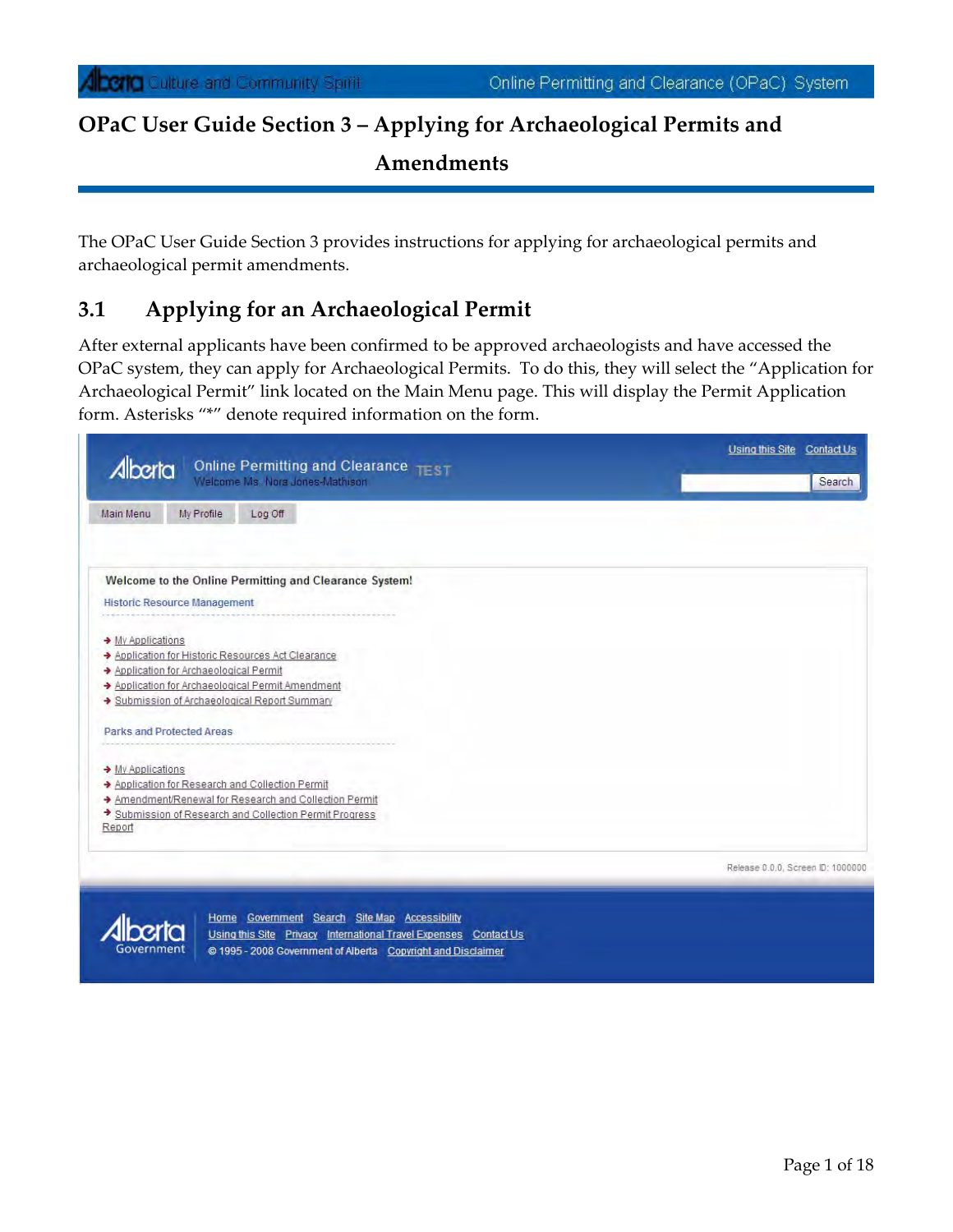|                                                                                                                                                    | mine all the commitments on                      |                                                                   |                                                                                                                                      |                                           | Search                           |
|----------------------------------------------------------------------------------------------------------------------------------------------------|--------------------------------------------------|-------------------------------------------------------------------|--------------------------------------------------------------------------------------------------------------------------------------|-------------------------------------------|----------------------------------|
| Main Menu                                                                                                                                          | My Profile<br>Log Off                            |                                                                   |                                                                                                                                      |                                           |                                  |
|                                                                                                                                                    | Application for Archaeological Mitigative Permit |                                                                   |                                                                                                                                      |                                           |                                  |
|                                                                                                                                                    | Application for Archaeological Research Permit   |                                                                   |                                                                                                                                      |                                           |                                  |
|                                                                                                                                                    | Application Number: UDDUDS408                    | <b>Revision Number: 00</b>                                        | <b>Submitted Date:</b>                                                                                                               | Status: New                               |                                  |
| <b>Applicant</b>                                                                                                                                   |                                                  |                                                                   |                                                                                                                                      |                                           |                                  |
| Title:                                                                                                                                             | Ms.                                              |                                                                   | "Affiliation:                                                                                                                        | Jones Archaeology                         |                                  |
| <b>First Name:</b>                                                                                                                                 | Nora                                             | <b>Initials:</b>                                                  | <b>Applicant Ref No:</b>                                                                                                             |                                           |                                  |
| <b>Last Name:</b>                                                                                                                                  | Jones-Mathison                                   |                                                                   | Email:                                                                                                                               | ksyvret@computronix.com                   |                                  |
| "Address:                                                                                                                                          | 10025 Jasper Ave                                 |                                                                   | Work Number:<br>Cell Number:                                                                                                         | (780)100-0002<br>(780)200-0002            |                                  |
| "City:                                                                                                                                             | Edmonton                                         |                                                                   |                                                                                                                                      |                                           |                                  |
| "Province:                                                                                                                                         | AB.                                              | "Country: Canada                                                  |                                                                                                                                      |                                           |                                  |
| "Postal Code:                                                                                                                                      | AIA IAI                                          |                                                                   |                                                                                                                                      |                                           |                                  |
| <b>Project Information</b>                                                                                                                         |                                                  |                                                                   |                                                                                                                                      |                                           |                                  |
|                                                                                                                                                    | Project / Development Name                       |                                                                   |                                                                                                                                      |                                           |                                  |
| Norcorp SD2035                                                                                                                                     |                                                  |                                                                   | Delete                                                                                                                               |                                           |                                  |
|                                                                                                                                                    | Add Project/Development Names                    |                                                                   |                                                                                                                                      |                                           |                                  |
| Type(s) of Research                                                                                                                                |                                                  |                                                                   |                                                                                                                                      |                                           |                                  |
|                                                                                                                                                    | Historical Resources Impact Assessment           |                                                                   | Delete                                                                                                                               |                                           |                                  |
| Add Type of Research                                                                                                                               |                                                  |                                                                   |                                                                                                                                      |                                           |                                  |
| <b>Other Research Types:</b>                                                                                                                       |                                                  |                                                                   |                                                                                                                                      |                                           |                                  |
|                                                                                                                                                    |                                                  |                                                                   |                                                                                                                                      |                                           |                                  |
|                                                                                                                                                    | <sup>®</sup> Mitigative                          | Research                                                          |                                                                                                                                      |                                           |                                  |
|                                                                                                                                                    |                                                  |                                                                   |                                                                                                                                      |                                           |                                  |
|                                                                                                                                                    |                                                  |                                                                   | Delute                                                                                                                               |                                           |                                  |
|                                                                                                                                                    |                                                  |                                                                   |                                                                                                                                      |                                           |                                  |
|                                                                                                                                                    | "Nearest City/Town/Village/Hamlet: Edmonton      |                                                                   |                                                                                                                                      |                                           |                                  |
| RGE<br>$\sim$ 7                                                                                                                                    | TWP<br>SEC<br>$-112$<br>$-16$                    | <b>LSD List</b><br>$-14$                                          | Freehold Special Areas Board Crown Untitled Crown Titled<br>$\overline{\mathbf{w}}$<br>Ω                                             | Ω<br>Е                                    | Délete                           |
|                                                                                                                                                    | Add Proposed Study Area                          |                                                                   |                                                                                                                                      |                                           |                                  |
|                                                                                                                                                    | <b>Listed Lands Affected</b>                     |                                                                   |                                                                                                                                      |                                           |                                  |
| MER<br>$\overline{\mathbf{4}}$                                                                                                                     | RGE<br><b>TWP</b><br>112                         | SEC<br>LSD<br>6<br>14                                             | <b>HRV</b><br>Category<br>5<br>a, h                                                                                                  |                                           |                                  |
| "Permit Type:<br><b>Project Location</b><br><b>County or District</b><br>Edmonton<br>Add Country or District<br><b>MER</b><br>$\ddot{\phantom{a}}$ | Update Listed Lands Affected                     |                                                                   | Use this button to find lands that are in the Listing of Historic Resources.                                                         |                                           |                                  |
| Land Owner(s)                                                                                                                                      |                                                  |                                                                   |                                                                                                                                      |                                           |                                  |
|                                                                                                                                                    | Walton International Group Inc.                  | ۸<br>Delete                                                       |                                                                                                                                      |                                           |                                  |
|                                                                                                                                                    |                                                  |                                                                   |                                                                                                                                      |                                           |                                  |
|                                                                                                                                                    |                                                  | ż                                                                 |                                                                                                                                      |                                           |                                  |
|                                                                                                                                                    |                                                  |                                                                   |                                                                                                                                      |                                           |                                  |
|                                                                                                                                                    |                                                  |                                                                   | Enter address, telephone, fax, email. If Crown, state Minisitry/Agency,                                                              |                                           |                                  |
|                                                                                                                                                    |                                                  |                                                                   |                                                                                                                                      |                                           |                                  |
| 2300, 605 Sth Avenue SW<br>Calgary, AB T2P 3H5<br>(403) 263 3385<br>(403) 269-8450<br>Add Land Owner<br><b>Project Details</b>                     | "Anticipated commencement of field operations:   |                                                                   | "Anticipated Crew Size:<br>Dec 1, 2008<br>m                                                                                          | 11                                        |                                  |
|                                                                                                                                                    | "Anticipated termination of field operations:    |                                                                   | Feb 28, 2009<br>國                                                                                                                    | *Estimated Total Number of In-Field Days: |                                  |
|                                                                                                                                                    |                                                  | "Percentage of field operations time supervised by the applicant: | 100                                                                                                                                  | 20                                        |                                  |
|                                                                                                                                                    | hold a permit in Alberta).                       |                                                                   | If less than 75%, provide the name of the person who will supervise field operations in the applicant's absence (must be eligible to |                                           |                                  |
|                                                                                                                                                    | <b>Alternate Supervisor:</b>                     |                                                                   |                                                                                                                                      |                                           |                                  |
| Save                                                                                                                                               |                                                  |                                                                   |                                                                                                                                      |                                           |                                  |
|                                                                                                                                                    | An asterisk indicates a required field.          |                                                                   |                                                                                                                                      |                                           |                                  |
| Next                                                                                                                                               |                                                  |                                                                   |                                                                                                                                      |                                           | Reitiste (R) (R Screen D, 22125) |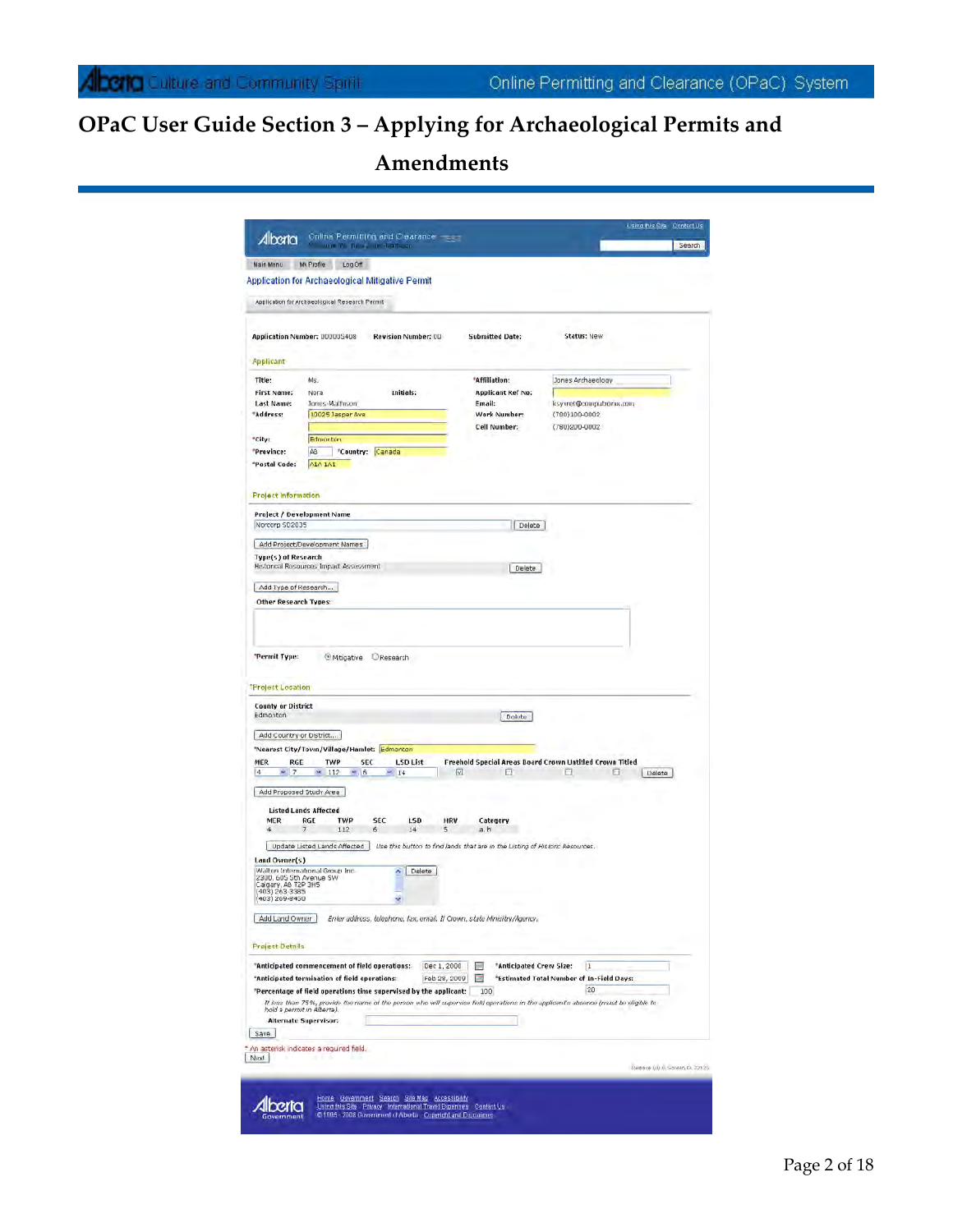If a Compliance Hold related to overdue submissions has been placed on the applicant, this information will be displayed in a text box just below the Application for Archaeological Researcher Permit tab. **A Compliance Hold will prevent approval of a Mitigative Permit Application.** Any questions about Compliance Holds should be directed to the Archaeological Permits and Records Coordinator.

The following is a picture of the second page of the Mitigative Permit application form:

| Online Permitting and Clearance TEST                                                                                                                                                                                                                                                                                |   | Using this Site Contact Us |
|---------------------------------------------------------------------------------------------------------------------------------------------------------------------------------------------------------------------------------------------------------------------------------------------------------------------|---|----------------------------|
| Alberta<br>Welcome Eric Beggs                                                                                                                                                                                                                                                                                       |   | Search                     |
| My Profile<br>Log Off<br><b>Main Menu</b>                                                                                                                                                                                                                                                                           |   |                            |
| Application for Archaeological Mitigative Permit                                                                                                                                                                                                                                                                    |   |                            |
| Development                                                                                                                                                                                                                                                                                                         |   |                            |
|                                                                                                                                                                                                                                                                                                                     |   |                            |
| *Name of Developer with address, telephone, fax, email:                                                                                                                                                                                                                                                             |   |                            |
|                                                                                                                                                                                                                                                                                                                     |   |                            |
| Name of Agent with address, telephone, fax, email:                                                                                                                                                                                                                                                                  |   |                            |
|                                                                                                                                                                                                                                                                                                                     |   |                            |
|                                                                                                                                                                                                                                                                                                                     |   |                            |
|                                                                                                                                                                                                                                                                                                                     |   |                            |
| <b>Development Type(s)</b>                                                                                                                                                                                                                                                                                          |   |                            |
| Add Development Type                                                                                                                                                                                                                                                                                                |   |                            |
|                                                                                                                                                                                                                                                                                                                     |   |                            |
|                                                                                                                                                                                                                                                                                                                     |   |                            |
|                                                                                                                                                                                                                                                                                                                     | 圏 |                            |
|                                                                                                                                                                                                                                                                                                                     |   |                            |
|                                                                                                                                                                                                                                                                                                                     |   |                            |
|                                                                                                                                                                                                                                                                                                                     |   |                            |
|                                                                                                                                                                                                                                                                                                                     |   |                            |
|                                                                                                                                                                                                                                                                                                                     |   |                            |
|                                                                                                                                                                                                                                                                                                                     |   |                            |
| Add Reason For Project                                                                                                                                                                                                                                                                                              |   |                            |
|                                                                                                                                                                                                                                                                                                                     |   |                            |
|                                                                                                                                                                                                                                                                                                                     |   |                            |
|                                                                                                                                                                                                                                                                                                                     |   |                            |
| <b>Other Development Types:</b><br>*Anticipated Land Area (hectares) to be affected by land development:  <br>*Anticipated commencement of land development:<br>*Anticipated termination of land development:<br>Reason(s) for undertaking Mitigative Research Project<br><b>Other Reasons for Project:</b><br>Save |   |                            |
| An asterisk indicates a required field.<br>Back Next                                                                                                                                                                                                                                                                |   |                            |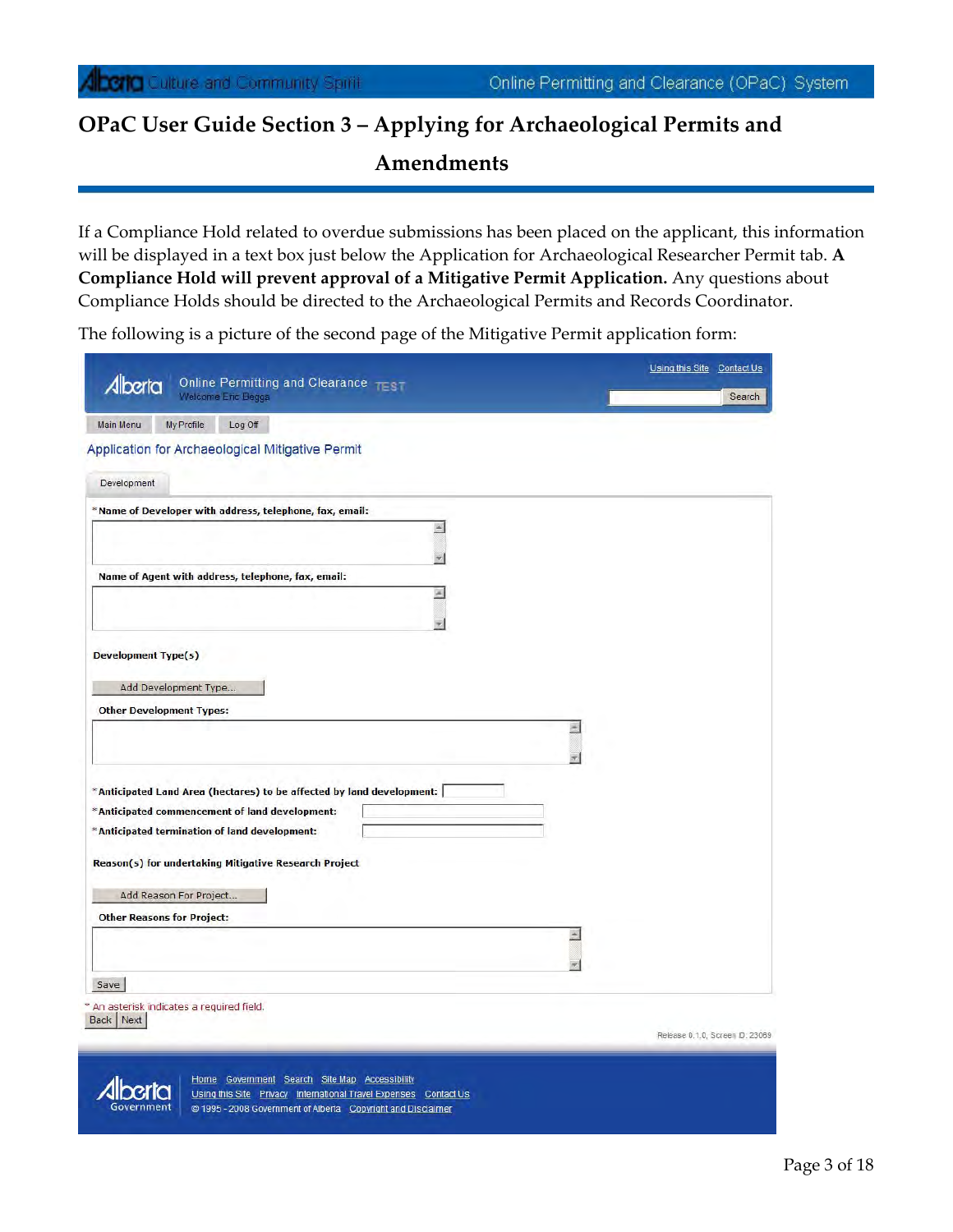The following is a picture of the second page of a Research Permit application or third page of a Mitigative Permit application:

|                                                                                       |            |                                                   |                                                                                                                                                                                                                                                                                                                                                                                                                     | Using this Site Contact Us |                                 |
|---------------------------------------------------------------------------------------|------------|---------------------------------------------------|---------------------------------------------------------------------------------------------------------------------------------------------------------------------------------------------------------------------------------------------------------------------------------------------------------------------------------------------------------------------------------------------------------------------|----------------------------|---------------------------------|
| Alberta                                                                               |            | Welcome Hussein HUssein                           | Online Permitting and Clearance LOCAL DEV                                                                                                                                                                                                                                                                                                                                                                           |                            | Search                          |
|                                                                                       |            |                                                   |                                                                                                                                                                                                                                                                                                                                                                                                                     |                            |                                 |
| Main Menu                                                                             | My Profile | Log Off                                           |                                                                                                                                                                                                                                                                                                                                                                                                                     |                            |                                 |
|                                                                                       |            | Application for Achaeological Mitigative Permit   |                                                                                                                                                                                                                                                                                                                                                                                                                     |                            |                                 |
| Attachments                                                                           |            |                                                   |                                                                                                                                                                                                                                                                                                                                                                                                                     |                            |                                 |
| You must submit the following:<br>- Illustrative Material<br>- An Applicant Agreement |            |                                                   |                                                                                                                                                                                                                                                                                                                                                                                                                     |                            |                                 |
| Type                                                                                  |            |                                                   | <b>Description</b>                                                                                                                                                                                                                                                                                                                                                                                                  |                            |                                 |
| Upload Documents                                                                      |            |                                                   |                                                                                                                                                                                                                                                                                                                                                                                                                     |                            |                                 |
|                                                                                       |            | Proposed Methods (if not uploaded as a document): |                                                                                                                                                                                                                                                                                                                                                                                                                     |                            |                                 |
|                                                                                       |            |                                                   |                                                                                                                                                                                                                                                                                                                                                                                                                     |                            |                                 |
|                                                                                       |            |                                                   |                                                                                                                                                                                                                                                                                                                                                                                                                     |                            |                                 |
|                                                                                       |            |                                                   |                                                                                                                                                                                                                                                                                                                                                                                                                     |                            |                                 |
|                                                                                       |            |                                                   |                                                                                                                                                                                                                                                                                                                                                                                                                     |                            |                                 |
|                                                                                       |            |                                                   |                                                                                                                                                                                                                                                                                                                                                                                                                     |                            |                                 |
|                                                                                       |            |                                                   |                                                                                                                                                                                                                                                                                                                                                                                                                     |                            |                                 |
|                                                                                       |            |                                                   |                                                                                                                                                                                                                                                                                                                                                                                                                     |                            |                                 |
|                                                                                       |            |                                                   |                                                                                                                                                                                                                                                                                                                                                                                                                     |                            |                                 |
|                                                                                       |            |                                                   | This fieldwork will be undertaken under frost-free, snow-free conditions. If these conditions cannot be met, alternative<br>assessment strategies will be discussed in advance with the Archaeological Survey.<br>Deep (e.g., backhoe) testing will be undertaken if it is required by Alberta Culture and Community Spirit or if, in the<br>professional opinion of the consulting archaeologist, it is warranted. |                            |                                 |
|                                                                                       |            |                                                   | When the application is submitted, you will be redirected to the payment site. If you do not wish to pay at this time, you<br>can click SAVE to store your changes and return to it at a later time.                                                                                                                                                                                                                |                            |                                 |
| Save                                                                                  | Submit     |                                                   |                                                                                                                                                                                                                                                                                                                                                                                                                     |                            |                                 |
| Back                                                                                  |            |                                                   |                                                                                                                                                                                                                                                                                                                                                                                                                     |                            |                                 |
|                                                                                       |            |                                                   |                                                                                                                                                                                                                                                                                                                                                                                                                     |                            | Release 0.0.0, Screen ID: 27262 |



Home Government Search SiteMap Accessibility<br>Using this Site Privacy International Travel Expenses Contact Us<br>© 1995 - 2008 Government of Alberta Copyright and Disclaimer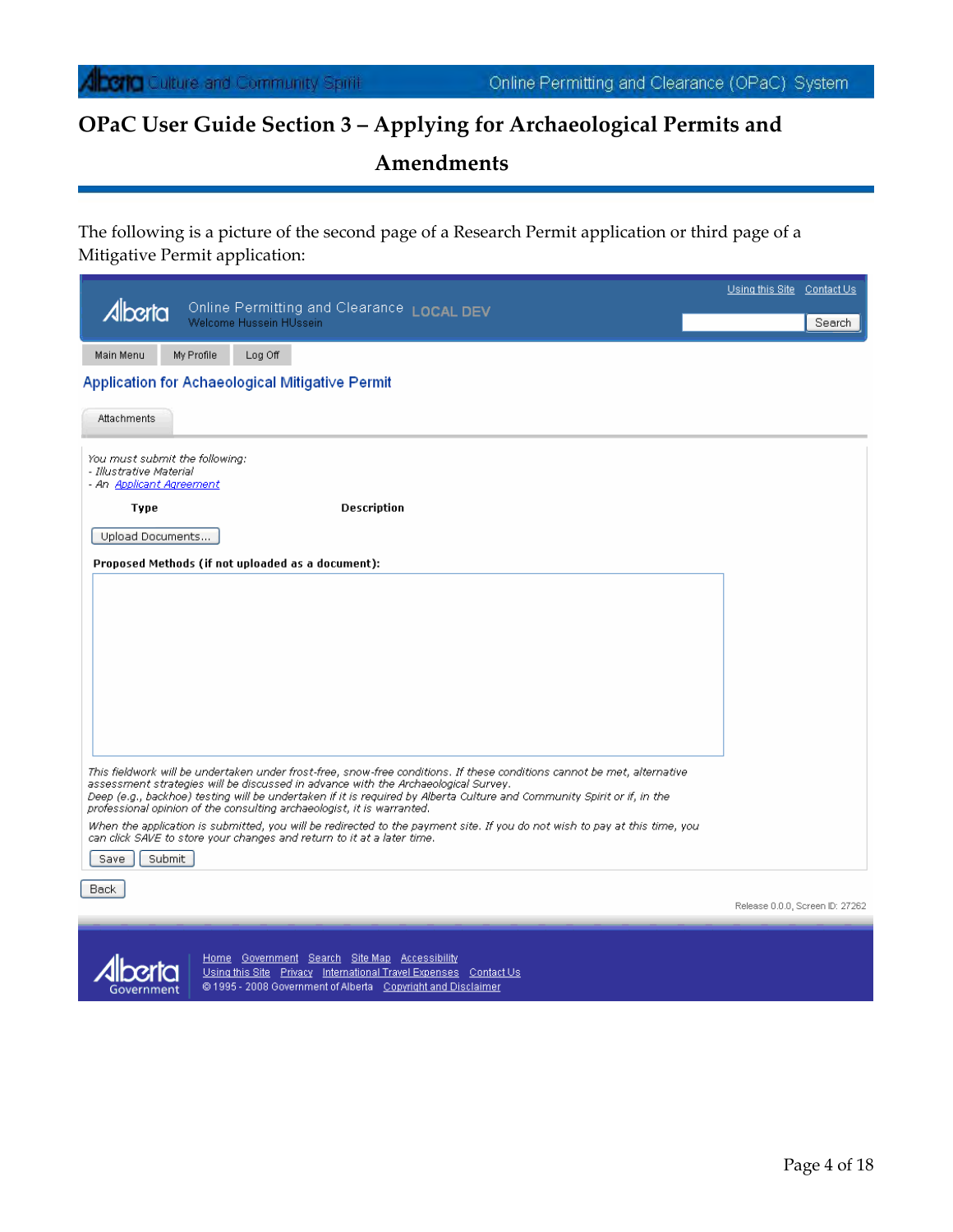## **3.1.1 Archaeological Permit Application Data Entry Guide**

| Field Label /<br>Section/Button | Description                                                                                                                                                                                                                                                                                                                                                                                                                                                                                                                                                                                                                                       |
|---------------------------------|---------------------------------------------------------------------------------------------------------------------------------------------------------------------------------------------------------------------------------------------------------------------------------------------------------------------------------------------------------------------------------------------------------------------------------------------------------------------------------------------------------------------------------------------------------------------------------------------------------------------------------------------------|
| <b>Application Number</b>       | The Application Number is a sequential number generated and maintained by<br>the system. It uniquely identifies the application for ease of reference.                                                                                                                                                                                                                                                                                                                                                                                                                                                                                            |
| <b>Revision Number</b>          | Each time the application is returned for correction and resubmitted, the<br>Revision Number is incremented. Initially the Revision Number is 00.                                                                                                                                                                                                                                                                                                                                                                                                                                                                                                 |
| Submitted Date                  | The date the application was originally submitted. This date does not change<br>with revisions.                                                                                                                                                                                                                                                                                                                                                                                                                                                                                                                                                   |
| <b>Status</b>                   | Indicates to the applicant where the application is at in the approval process.<br>Prior to screening by staff of the Historic Resources Management Branch<br>(HRMB), the status will be "New."                                                                                                                                                                                                                                                                                                                                                                                                                                                   |
| Applicant                       | The system automatically fills the Applicant section with information extracted<br>from the applicant's user profile. During the application process the defaulted<br>information can be modified if necessary. Modifications made during the<br>application process will be reflected on the current application only. Modifying<br>the name and contact information in the "My Profile" page will be reflected on<br>unsubmitted applications only. Changes to address or affiliation in "My<br>Profile" will not be reflected on open applications.                                                                                            |
| Applicant Ref. No:              | Enter a reference number if desired. This is a free form text field.                                                                                                                                                                                                                                                                                                                                                                                                                                                                                                                                                                              |
| Project Information             | Enter Project Information by adding the following:                                                                                                                                                                                                                                                                                                                                                                                                                                                                                                                                                                                                |
|                                 | Project / Development Name - Click "Add Project/Development Name"<br>٠<br>button to open entry window. This can be repeated as many times as<br>necessary. Note that project names must be specific, and each name<br>must appear as a separate entry. For small-scale oil and gas projects, a<br>well site and access road may appear as one entry, but an associated<br>pipeline tie-in requires a separate entry. These project identifiers should<br>be entered exactly as they appear on the plans of survey. Broad terms<br>like "drilling program" are not acceptable<br>Type(s) of Research - Click "Add Type of Research" button to open |
|                                 | selection box. Check selection(s) in box and press "Select" button at the<br>bottom of the list. If "Other, please specify" is selected, additional                                                                                                                                                                                                                                                                                                                                                                                                                                                                                               |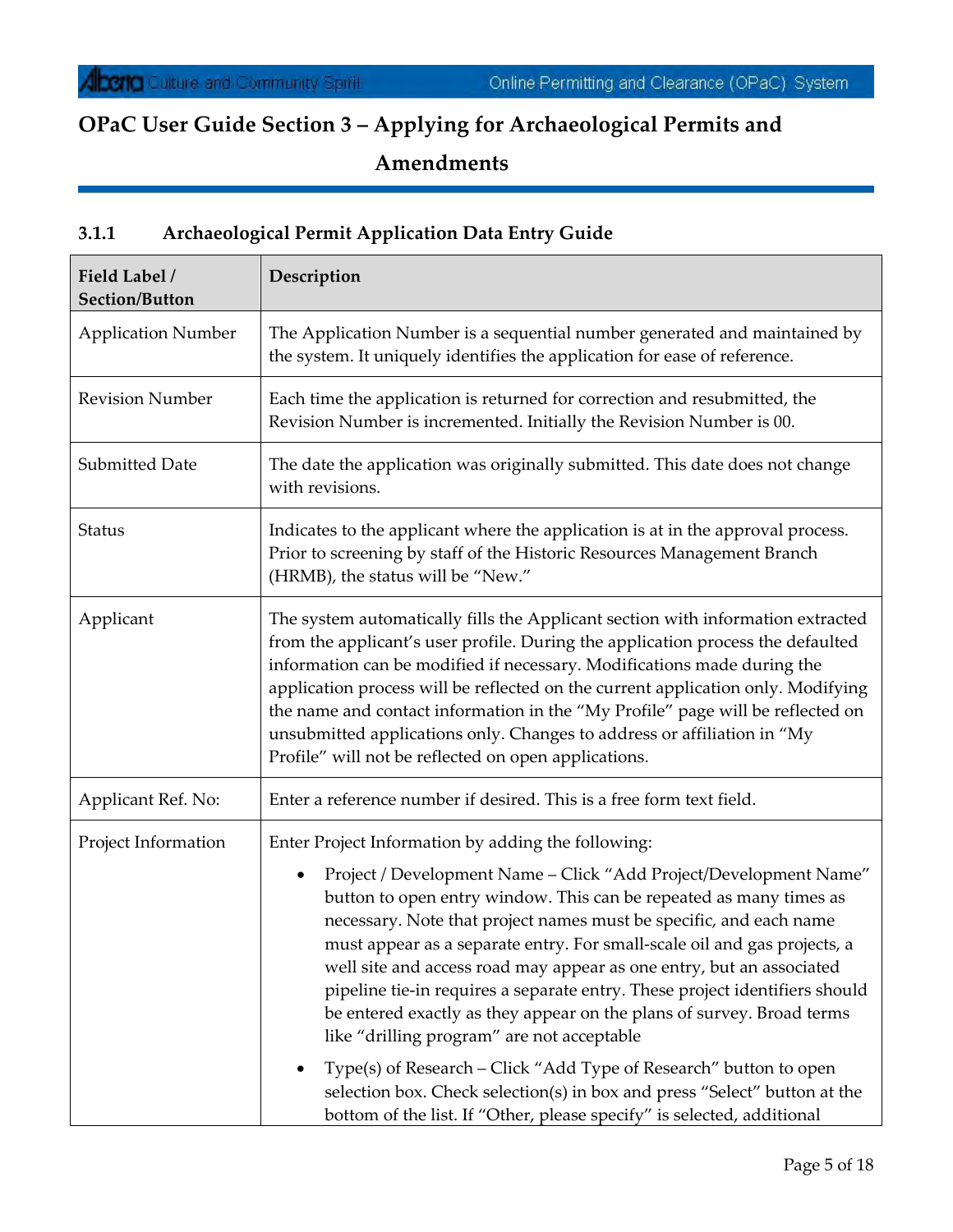| Field Label /<br><b>Section/Button</b> | Description                                                                                                                                                                                                                                                                                                                                                                                                                                                                                      |
|----------------------------------------|--------------------------------------------------------------------------------------------------------------------------------------------------------------------------------------------------------------------------------------------------------------------------------------------------------------------------------------------------------------------------------------------------------------------------------------------------------------------------------------------------|
|                                        | information must be provided in the "Other Research Types" window.                                                                                                                                                                                                                                                                                                                                                                                                                               |
|                                        | Permit Type - Select "Mitigative" or "Research."                                                                                                                                                                                                                                                                                                                                                                                                                                                 |
|                                        | Mitigative permits are issued for projects that are required as a result of<br>potential impact to archaeological resources by a proposed development.<br>Research permits are issued for projects that are not occasioned by<br>development impact or regulatory requirements. Such projects are considered<br>to be scientific in nature and the result of substantial planning.                                                                                                               |
|                                        | The applicant must enter Development Details on the next page if Mitigative<br>permit type is selected.                                                                                                                                                                                                                                                                                                                                                                                          |
|                                        | A fee is associated with a Mitigative permit application. There is no fee<br>associated with Research permit applications.                                                                                                                                                                                                                                                                                                                                                                       |
| Project Location                       | Enter Project Location by selecting at least one Country or Municipal District<br>and by typing in the nearest city or town. To enter the County/District, click<br>"Add County or District" button to open an entry window. Type part of<br>County/District Name to search for entry or just click "Search" button to<br>generate a complete list. Check selection(s) in list and press "Select" button at<br>the bottom of the list. The nearest City or Town field is a free form text field. |
| Proposed Study Area                    | Enter the legal description for at least one Proposed Study/Development Area.<br>Individual entries are required for each Section of land involved. Click the<br>"Add Development Area" button as many times as necessary to open entry<br>windows. Land owner type must be indicated for each Section. The LSD list<br>field can be entered as a single LSD, a comma separated list, or a range (e.g., 3,<br>$5, 6, 8-12$                                                                       |
|                                        | The system will look up Historic Resource Values (HRV) for listed lands based<br>on the proposed development areas entered. The lookup occurs when the<br>"Update Listed Lands Affected," "Save" or "Submit" buttons are clicked.                                                                                                                                                                                                                                                                |
| Land Owner(s)                          | Complete name and contact information for at least one land owner is required.<br>Click the "Add Land Owner" button to generate entry window. Information for<br>only one land owner should appear in this window. Click the "Add Land<br>Owner" button to generate additional window(s) if necessary. The Land Owner<br>field is a free form text field.                                                                                                                                        |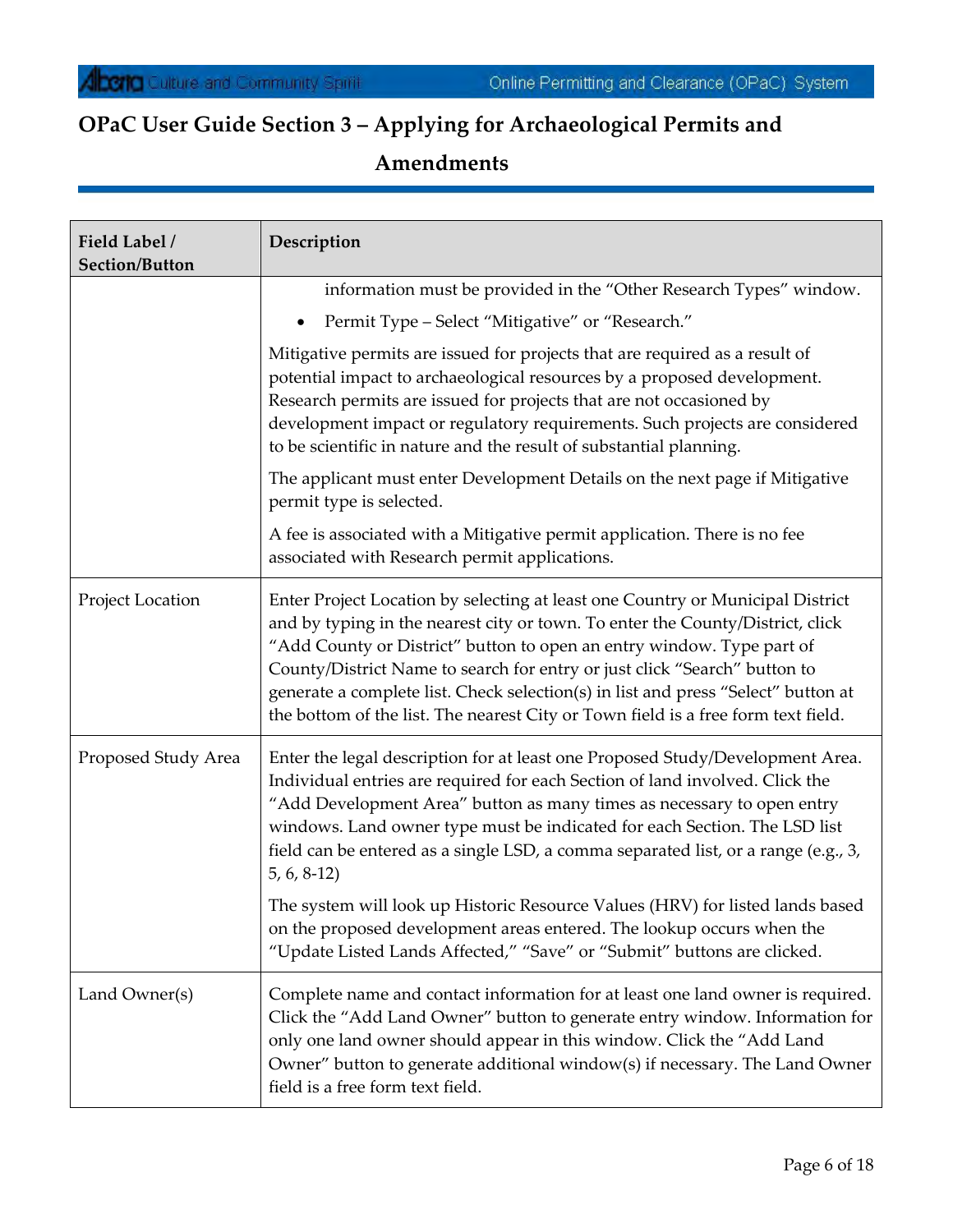| <b>Project Details</b>     | Project details are required for both Research and Mitigative applications.<br>When the application is submitted, the system will check to ensure an alternate<br>supervisor has been entered if the percentage of field operations time<br>supervised by the applicant is less than 75%.                                                                                                      |
|----------------------------|------------------------------------------------------------------------------------------------------------------------------------------------------------------------------------------------------------------------------------------------------------------------------------------------------------------------------------------------------------------------------------------------|
|                            | An approved permit will be valid from the date of issue until the date provided<br>in the "Anticipated termination of field operations" date field. Validity periods<br>of longer than two months must be discussed in advance with staff of the<br>Archaeological Survey. If field work is not completed by the termination date, a<br>permit amendment will be required to extend this date. |
| <b>Development Details</b> | The development details information is required for Mitigative Permit<br>applications only. Complete developer and agent (if applicable) names and<br>contact information, including phone and fax numbers and email address.                                                                                                                                                                  |
|                            | To select a development type, click the "Add Development Type" button to<br>generate a list. Check selection(s) in box and press "Select" button at the bottom<br>of the list. If "Other, please specify" is selected, additional information must be<br>provided in the "Other Development Types" window.                                                                                     |
|                            | The "Anticipated commencement of land development" and the "Anticipated<br>termination of land development" fields are free form text fields.                                                                                                                                                                                                                                                  |
|                            | To select a Reason for Undertaking Mitigative Project, click the "Add Reason<br>for Project" button to generate a list. Check selection(s) in box and press<br>"Select" button at the bottom of the list. If "Other" is selected, additional<br>information must be provided in the "Other Reasons for Project" window.<br>Attachment of a Statement of Justification also may be required.    |
| Attachments                | Upload all supporting documents using the "Upload Documents" button in the<br>Attachments page. A document description and type must be specified for each<br>uploaded document. Minimal required documents include the following:                                                                                                                                                             |
|                            | An Applicant Agreement that includes all required signatures and a<br>corporate seal.                                                                                                                                                                                                                                                                                                          |
|                            | Illustrative Material (plans of survey, map of development area, etc.)<br>$\bullet$                                                                                                                                                                                                                                                                                                            |
|                            | In addition, the applicant may upload a separate document describing the<br>Proposed Methods or may type this information in the Proposed Methods<br>window.                                                                                                                                                                                                                                   |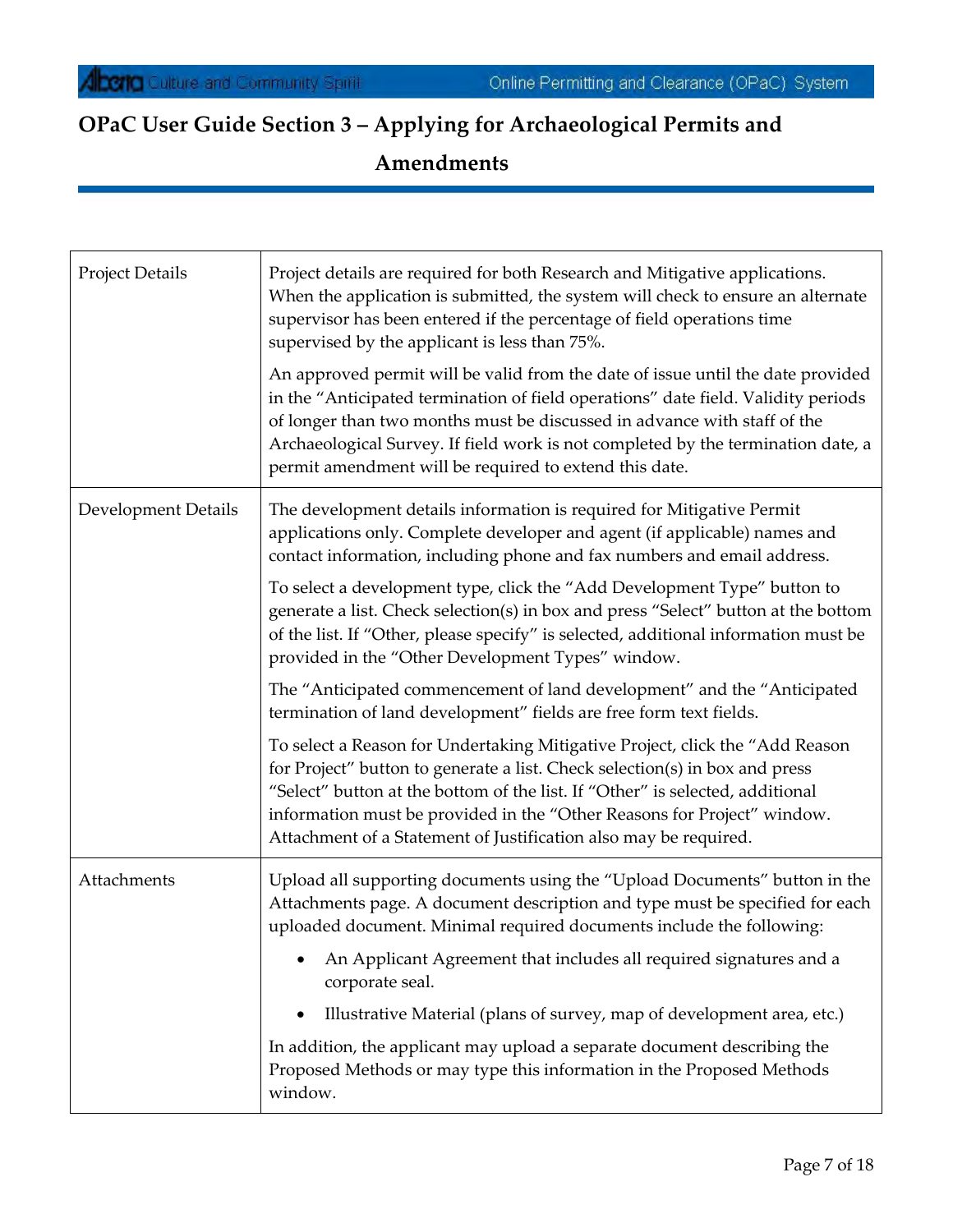| Save/Submit | By clicking the "Save" button, an applicant may save an application at any<br>time, leave it and come back to it later (using the "My Applications" option<br>detailed in OPaC User Guide Section 1 – Registration and Common Features).<br>Clicking the "Submit" button will prompt the system to check if the required<br>information has been entered appropriately. If it has not, the system will return<br>an instructional error message. If submission of a Research Permit application is<br>successful, a confirmation page will be generated. If submission of a Mitigative<br>Permit application is successful, the applicant will be taken to the Payment<br>Preparation screen. |
|-------------|-----------------------------------------------------------------------------------------------------------------------------------------------------------------------------------------------------------------------------------------------------------------------------------------------------------------------------------------------------------------------------------------------------------------------------------------------------------------------------------------------------------------------------------------------------------------------------------------------------------------------------------------------------------------------------------------------|
|-------------|-----------------------------------------------------------------------------------------------------------------------------------------------------------------------------------------------------------------------------------------------------------------------------------------------------------------------------------------------------------------------------------------------------------------------------------------------------------------------------------------------------------------------------------------------------------------------------------------------------------------------------------------------------------------------------------------------|

#### **3.1.2 Paying for a Mitigative Archaeological Permit**

Following submission of a Mitigative Archaeological Permit application, the applicant is taken through the steps to pay for the application. The Payment Preparation screen displays information that allows the applicant to confirm the amount and application reference. It also provides information about the browser requirements that will enable a successful ePayment. When the applicant is ready, they click the "Pay" button.

|                                                                                                                                                                                                 | Using this Site Contact Us      |
|-------------------------------------------------------------------------------------------------------------------------------------------------------------------------------------------------|---------------------------------|
| Online Permitting and Clearance TEST<br>Alberta<br>Welcome Ms. Nora Jones-Mathison                                                                                                              | Search                          |
|                                                                                                                                                                                                 |                                 |
| Log Off<br>Main Menu<br>My Profile                                                                                                                                                              |                                 |
| <b>Payment Preparation</b>                                                                                                                                                                      |                                 |
| You will be directed to an external ePayment site to enter your credit card information.                                                                                                        |                                 |
| The ePayment site will require your browser to have cookies, JavaScript and 128-bit encryption enabled.                                                                                         |                                 |
| Transaction Receipt will be emailed to: ksyvret@computronix.com<br>Pay Fees for Application #:<br>000005408                                                                                     |                                 |
| <b>Transaction ID:</b><br>5428                                                                                                                                                                  |                                 |
| Sub Total:<br>\$500.00                                                                                                                                                                          |                                 |
| Taxes (GST @ 5%):<br>\$25.00                                                                                                                                                                    |                                 |
| <b>Total Amount:</b><br>\$525.00                                                                                                                                                                |                                 |
| Pay                                                                                                                                                                                             |                                 |
|                                                                                                                                                                                                 | Release 0.0.0, Screen ID: 39793 |
| Home Government Search Site Map Accessibility<br>Using this Site Privacy International Travel Expenses Contact Us<br>© 1995 - 2008 Government of Alberta Copyright and Disclaimer<br>Government |                                 |
|                                                                                                                                                                                                 |                                 |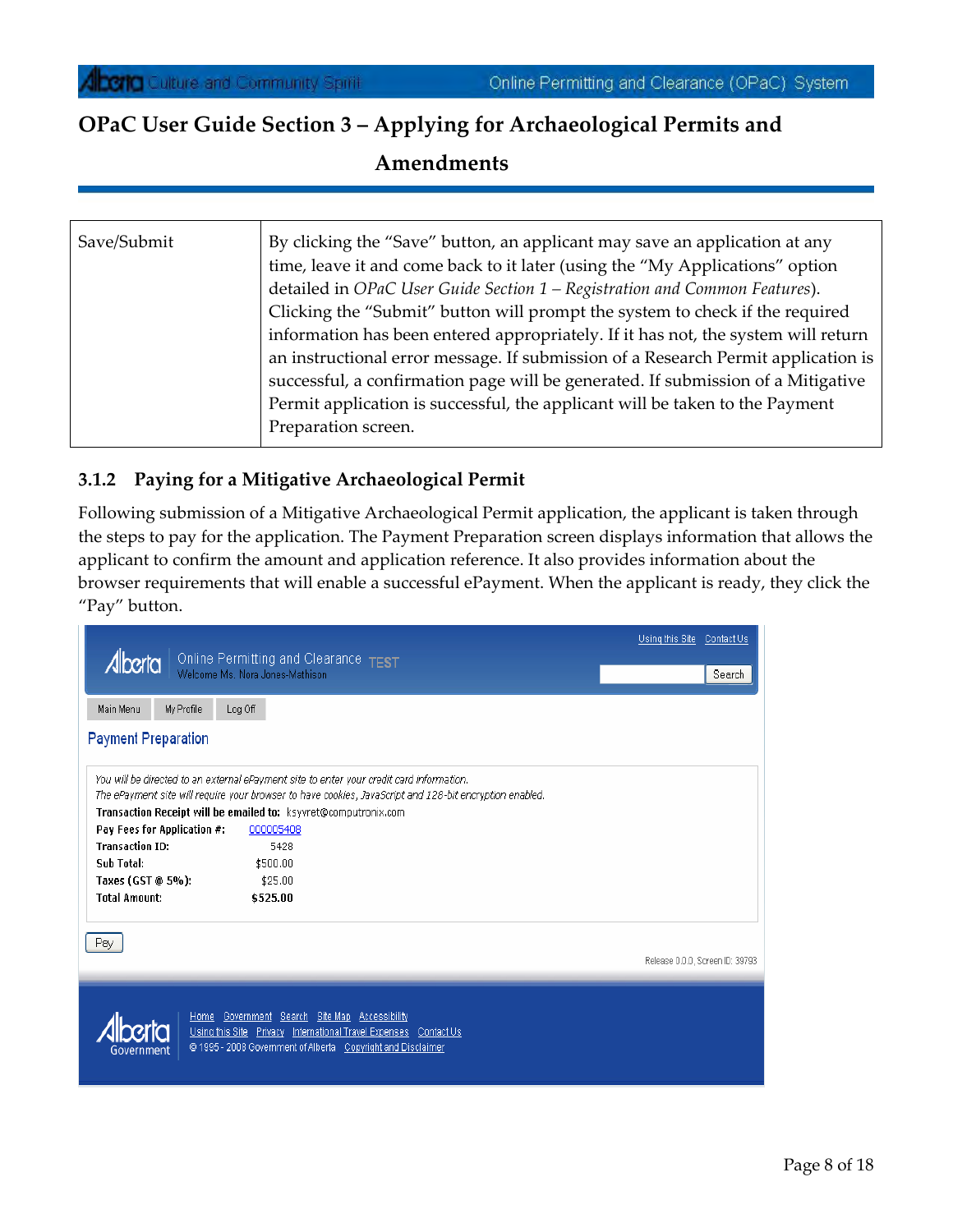Clicking the "Pay" button navigates the applicant out of the OPaC site to the "MiraPay ePayment" site where the applicant will be required to enter credit card information and click the "Complete Payment" button.

Note that this payment is for a Mitigative Permit application fee. **The fee is nonrefundable, regardless of the outcome of the application.** The applicant should review the application carefully before proceeding to submission and payment. If necessary, the applicant may contact staff of the Archaeological Survey to confirm details of the application before it is submitted.

| <b>MiraPay</b>                                  | <b>Secure Credit Card Payment</b>                                                                                                         |                                                                                                                                                                                     |  |
|-------------------------------------------------|-------------------------------------------------------------------------------------------------------------------------------------------|-------------------------------------------------------------------------------------------------------------------------------------------------------------------------------------|--|
| Cards Accepted<br><b>Massier</b><br><b>VISA</b> | <b>Merchant Name</b><br><b>HISTORIC RESOURCES</b><br><b>MANAGEMENT</b><br>Click Here to view Merchant Information.                        | English<br>Language                                                                                                                                                                 |  |
| Terms & Conditions                              | <b>Total Amount:</b><br><b>Email Address:</b><br><b>Street Address (optional):</b><br><b>Credit Card Number:*</b><br>Expiry Date (MMYY):* | $CO$ CAD \$525.00<br>eric.damkjar@gov.ab.ca<br>Please verify your Credit Card information before proceeding.<br>Your credit card will be charged after clicking "Complete Payment". |  |
|                                                 |                                                                                                                                           | Complete Payment<br>Cancel                                                                                                                                                          |  |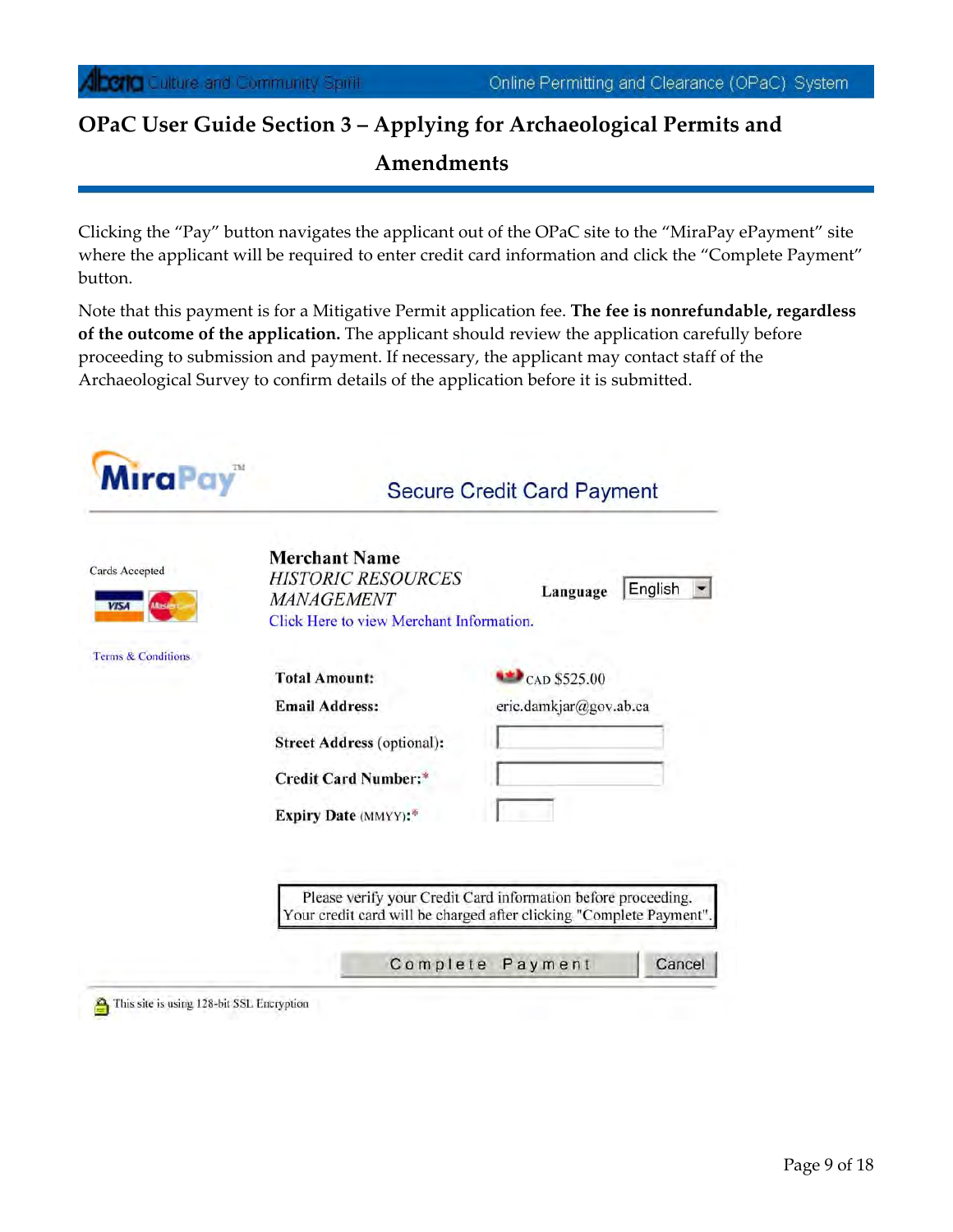After "Complete Payment" is clicked and the transaction is successful, the applicant will be provided with a confirmation page and receipt. The applicant should print this receipt for their records. A confirmation of payment also will be sent by email to the email address specified in the applicant's user profile.

The permit application will be submitted automatically to the Historic Resource Management Branch once the payment process has been completed.

| <b>My Profile</b><br>Log Off<br>Main Menu                                                                                                                                                             | <b>MiraPay</b>                                                                                                                                   | <b>Payment Receipt</b>                                                                        |                                                                |                                                                                                                                                                                                       |
|-------------------------------------------------------------------------------------------------------------------------------------------------------------------------------------------------------|--------------------------------------------------------------------------------------------------------------------------------------------------|-----------------------------------------------------------------------------------------------|----------------------------------------------------------------|-------------------------------------------------------------------------------------------------------------------------------------------------------------------------------------------------------|
| <b>Application Payment</b>                                                                                                                                                                            |                                                                                                                                                  |                                                                                               |                                                                | <b>Print Receipt</b>                                                                                                                                                                                  |
| <b>APPROVED</b>                                                                                                                                                                                       |                                                                                                                                                  |                                                                                               |                                                                | <b>Thank-you - Approved</b>                                                                                                                                                                           |
| Fee payment for Application #: 000005408<br><b>Processed Date:</b><br>Feb 26, 2009<br><b>Transaction ID:</b><br>5428<br>\$525.00<br><b>Amount Paid:</b><br>Your payment has been approved. Thank you. | <b>Merchant Name:</b><br>Date:<br>Time:<br><b>Transaction Type:</b><br><b>Card Number:</b><br><b>Expiry Date (MMYY):</b><br><b>Total Amount:</b> | Apr 18, 2009<br>01:35:36pm<br>Purchase<br>SXXXXXXXXXXX3249<br>1110<br><b>ASP</b> CAD \$525.00 |                                                                | HISTORIC RESOURCES MANAGEMENT, ALBERTA CULTURE AND COMMUNITY SPIRIT                                                                                                                                   |
| Home Government<br>Search SI<br>Using this Site Privacy Internati<br>@1995 - 2008 Government of Albe<br>Government                                                                                    |                                                                                                                                                  |                                                                                               | Response Code:<br>Approval Code:<br>MiralD:<br>Invoice Number: | (Note: Your card number is hidden for privacy)<br>001<br>Response Message: 0APPROVED 153538<br>153538<br>CAD0083336<br>320521<br>A copy of this receipt has been emailed to<br>eric.damkjar@gov.ab.ca |

If the application is for a Research Permit, then no fee payment is required.

#### **3.1.3 Application for Archaeological Research Permit Confirmation Page**

Upon successful submission of a Research Permit application the following confirmation page will be displayed. The application number, revision number and submitted date will help the applicant track the progress of the application.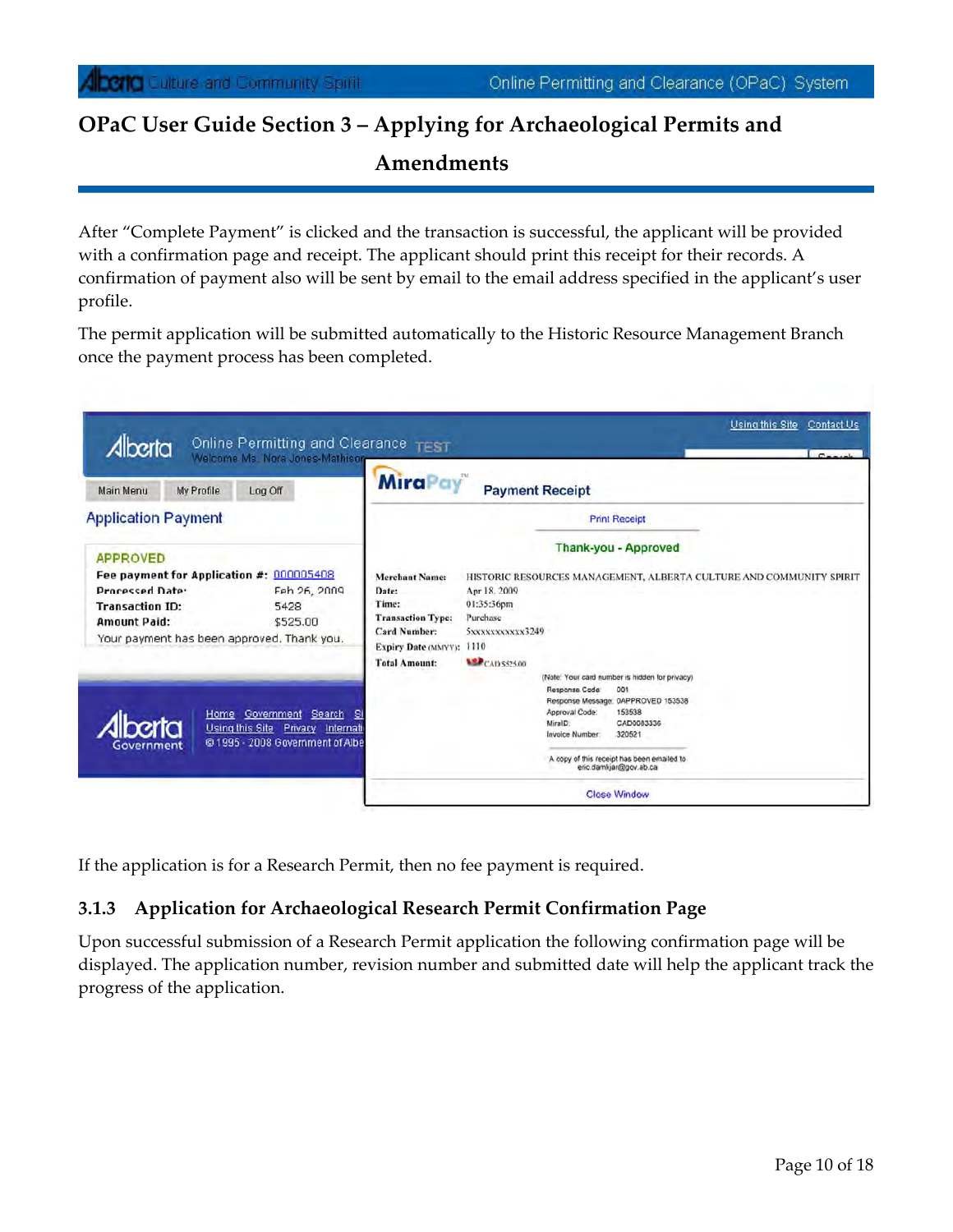# **OPaC User Guide Section 3 – Applying for Archaeological Permits and**

## **Amendments**

| Online Permitting and Clearance TT TT<br>Alberta<br>Welcome Ms. Nora Jones-Mathison<br>Main Menu<br>My Profile<br>Log Off                                                                                                                                                                                                                                     | Search                          |
|---------------------------------------------------------------------------------------------------------------------------------------------------------------------------------------------------------------------------------------------------------------------------------------------------------------------------------------------------------------|---------------------------------|
| Application for Archaeological Research Permit                                                                                                                                                                                                                                                                                                                |                                 |
| Application Number: 000005459<br><b>Revision Number:</b><br>01<br><b>Submitted Date:</b><br>Feb 26, 2009<br>Thank you for your Permit Application submission. We will be reviewing your submission shortly.<br>You can see the status of your application in the My Applications list. You may want to print a<br>copy of this confirmation for your records. |                                 |
|                                                                                                                                                                                                                                                                                                                                                               | Release 0.0.0, Screen ID: 27251 |
| Home Government Search Site Map Accessibility<br>Using this Site Privacy International Travel Expenses Contact Us<br>@ 1995 - 2008 Government of Alberta Copyright and Disclaimer<br>Government                                                                                                                                                               |                                 |

Once the permit application has been accepted by the Historic Resources Management Branch, a confirmation will be sent to the applicant by email.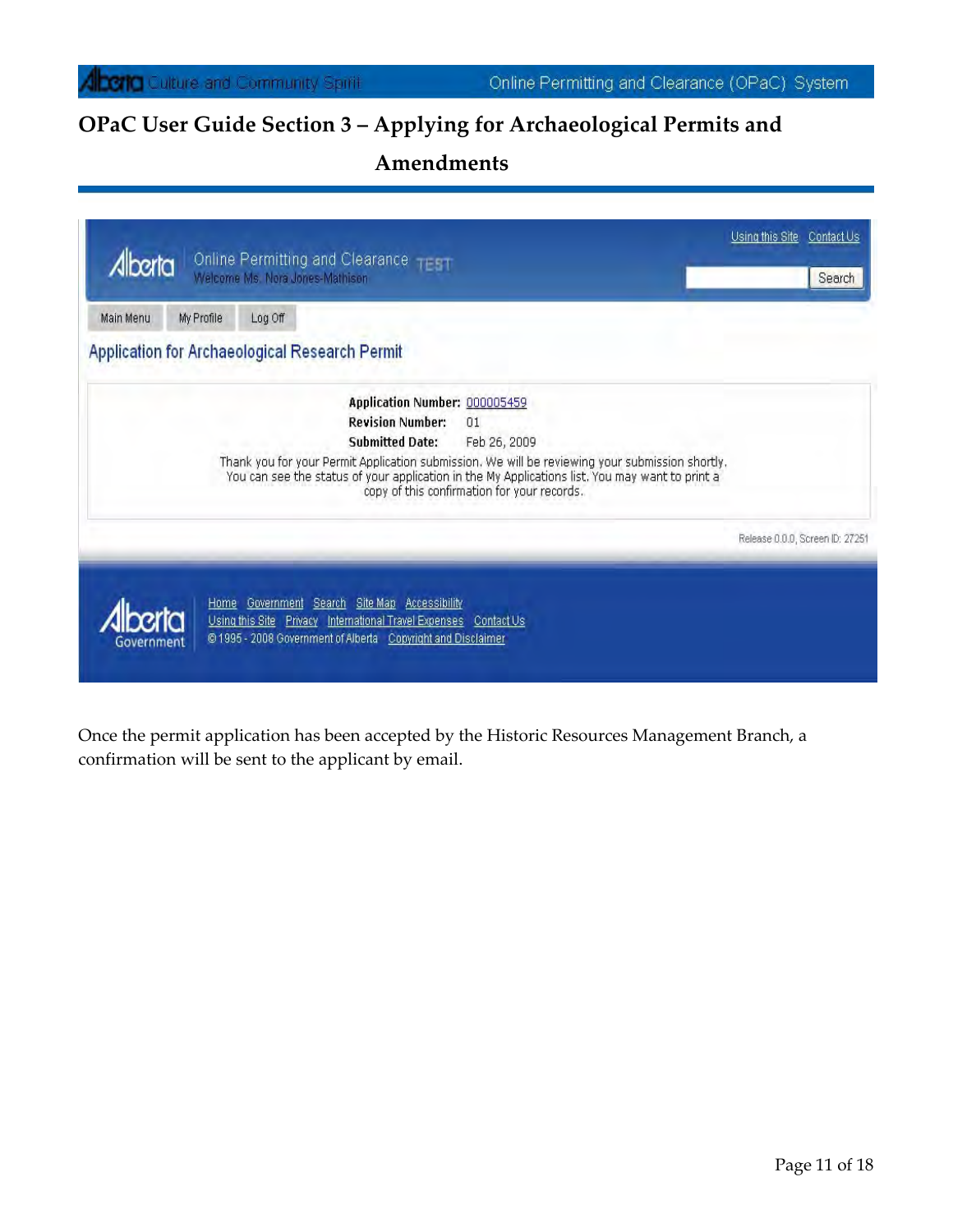## **3.2 Applying for an Archaeological Permit Amendment**

If changes to an existing Archaeological Permit are required, an applicant may apply for an Archaeological Permit Amendment. To do this, select the "Application for Archaeological Permit Amendment" link located on the Main Menu page. This will display the Application Entry screen:

| Online Permitting and Clearance TEST<br>Alberta<br>Welcome Ms. Nora Jones-Mathison                                                                                                                           | Using this Site<br>Contact Us<br>Search |
|--------------------------------------------------------------------------------------------------------------------------------------------------------------------------------------------------------------|-----------------------------------------|
| Log Off<br>Main Menu<br>My Profile                                                                                                                                                                           |                                         |
| Select Permit to Amend                                                                                                                                                                                       |                                         |
| *Permit Number to Amend: 09-005 V                                                                                                                                                                            |                                         |
| * An asterisk indicates a required field.<br>Next                                                                                                                                                            |                                         |
|                                                                                                                                                                                                              | Release 0.0.0, Screen ID: 26473         |
| Search Site Map Accessibility<br>Government<br>Home<br>misc<br>Using this Site Privacy International Travel Expenses Contact Us<br>@1995 - 2008 Government of Alberta Copyright and Disclaimer<br>Government |                                         |

All valid permits available for amendment by the applicant will appear in the dropdown list. Once a permit number is selected, click the "Next" button to access the following screen: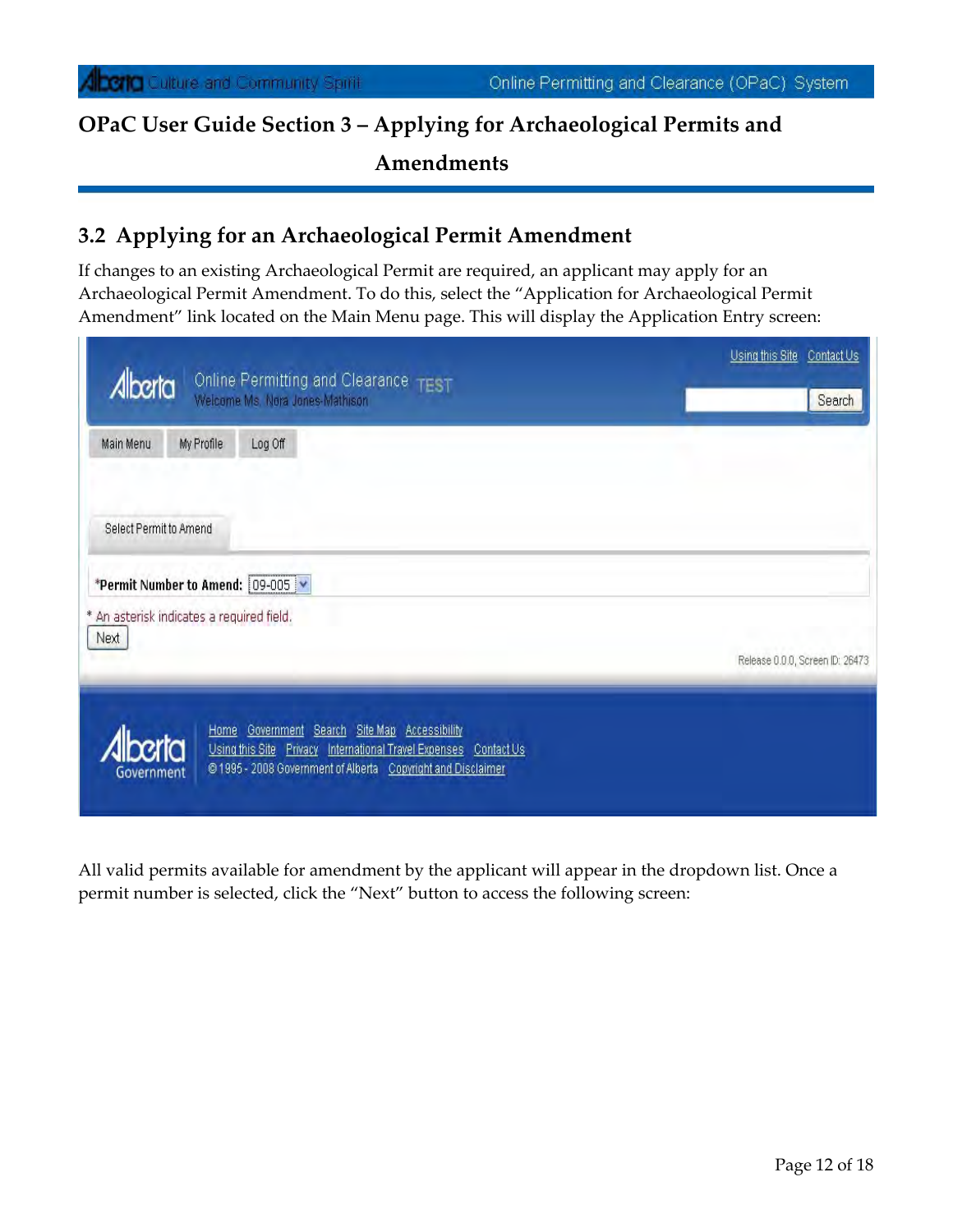# **OPaC User Guide Section 3 – Applying for Archaeological Permits and**

 **Amendments**

| My Profile<br>Log Off<br>Main Menu                                                                                                   |                                                                                                                                                                                                                 |                                                                                                             |  |
|--------------------------------------------------------------------------------------------------------------------------------------|-----------------------------------------------------------------------------------------------------------------------------------------------------------------------------------------------------------------|-------------------------------------------------------------------------------------------------------------|--|
| Details                                                                                                                              | Application for Archaeological Mitigative Permit Amendment                                                                                                                                                      |                                                                                                             |  |
| Permit No. to Amend:<br>09-005<br>Permit Type:<br>Mitigative<br><b>Applicant Ref. No.:</b><br>Change Permit Holder                   |                                                                                                                                                                                                                 | Application Number: 000005434<br><b>Revision Number:</b><br>OO.<br><b>Submitted Date:</b><br>New<br>Status: |  |
| <b>Current Permit Holder:</b><br><b>Affiliation:</b><br>Transfer permit to Archaeologist: Dr. Fred D Jones<br>Extend Expiration Date | Ms. Nora Jones-Mathison<br>Jones Archaeology<br>Application to extend is not possible more than 60 days after permit expiration.<br>It is not possible to extend a permit issued in the previous calendar year. | Add Archaeologist<br>Clear                                                                                  |  |
| Current Expiration Date: Sep 18, 2009<br>Add Project                                                                                 | Study Area Unchanged                                                                                                                                                                                            | New Expiration Date: Feb 17, 2010<br>圖                                                                      |  |
| <b>Project / Development Name</b><br>corp SD2035<br>Add Project Name                                                                 |                                                                                                                                                                                                                 | Delete                                                                                                      |  |
| Remove Project                                                                                                                       |                                                                                                                                                                                                                 |                                                                                                             |  |
| Add Study Area                                                                                                                       |                                                                                                                                                                                                                 |                                                                                                             |  |
| Add Research Type                                                                                                                    |                                                                                                                                                                                                                 |                                                                                                             |  |
| ■ Transfer Permit Obligations to Permit Number: 09-002 ₩                                                                             |                                                                                                                                                                                                                 |                                                                                                             |  |
| <b>Cancel Permit</b><br>Save                                                                                                         |                                                                                                                                                                                                                 |                                                                                                             |  |
|                                                                                                                                      |                                                                                                                                                                                                                 |                                                                                                             |  |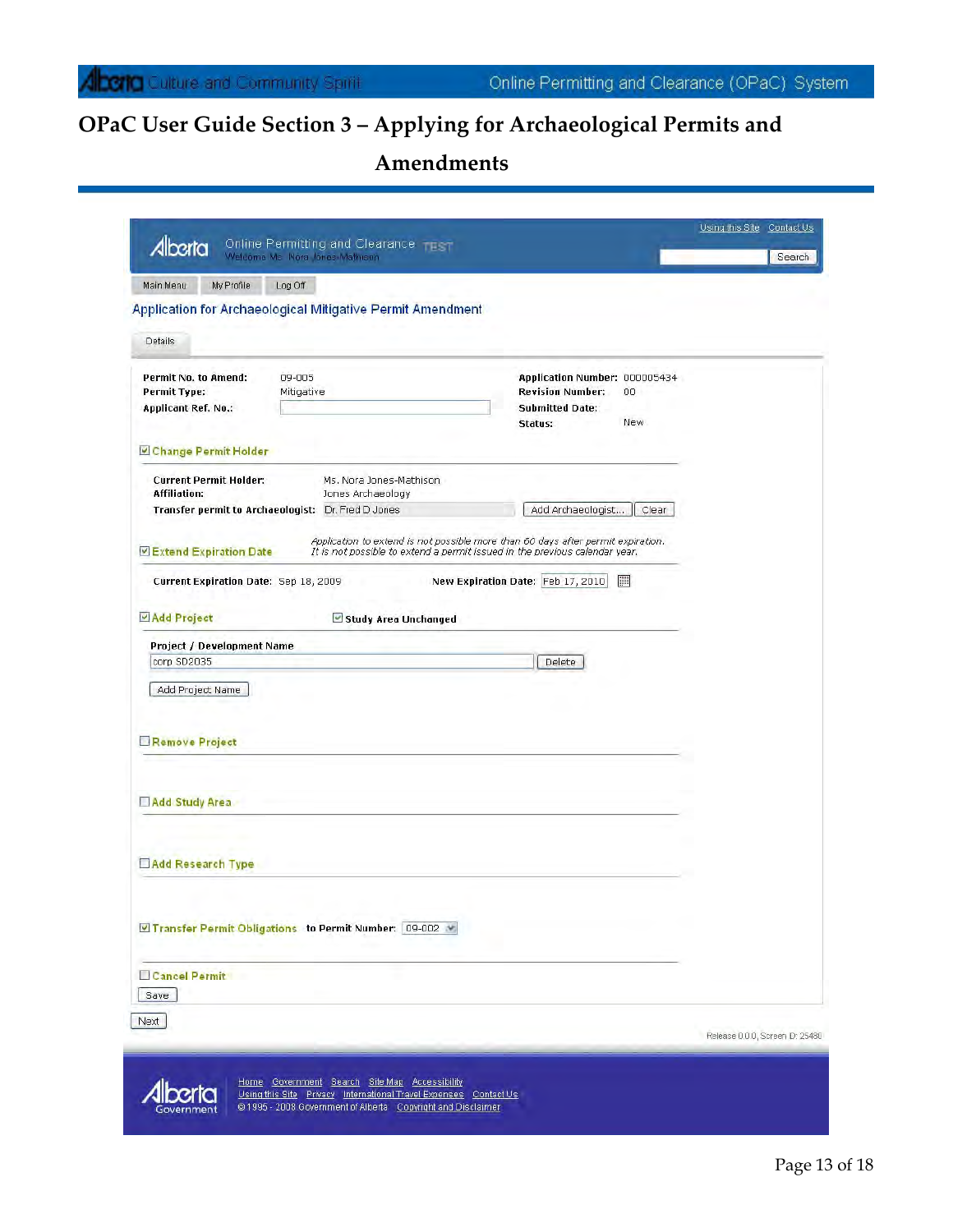The applicant may click "save" and return to the application at a later time. Clicking "next" will save the first page and bring up the second page of the amendment application where attachments may be uploaded to the application. Again, the application may be saved, without submitting, or submitted by clicking the "submit" button.

|             | herta                                                                                 | Online Permitting and Clearance - - 37<br>Welcome Ms. Nora Jones-Mathison                                                                                                                            | <b>Search</b>                   |
|-------------|---------------------------------------------------------------------------------------|------------------------------------------------------------------------------------------------------------------------------------------------------------------------------------------------------|---------------------------------|
| Main Menu   | My Profile                                                                            | Log Off                                                                                                                                                                                              |                                 |
|             |                                                                                       | Application for Archaeological Mitigative Permit Amendment                                                                                                                                           |                                 |
| Attachments |                                                                                       |                                                                                                                                                                                                      |                                 |
|             | You must submit the following attachments:<br>- to Add Project: Illustrative Material |                                                                                                                                                                                                      |                                 |
|             | - to Change Permit Number: Transferee Agreement                                       |                                                                                                                                                                                                      |                                 |
|             |                                                                                       | - to Add Research Types: Proposed Research Plan/Methods                                                                                                                                              |                                 |
|             | Type                                                                                  | <b>Description</b>                                                                                                                                                                                   |                                 |
| View        | Transferee Agreement                                                                  | V This is the Transferee agreement<br>Delete                                                                                                                                                         |                                 |
|             | Upload Documents                                                                      |                                                                                                                                                                                                      |                                 |
|             |                                                                                       |                                                                                                                                                                                                      |                                 |
|             |                                                                                       | When the application is submitted, you will be redirected to the payment site. If you do not wish to pay at this time, you<br>can click SAVE to store your changes and return to it at a later time. |                                 |
|             |                                                                                       |                                                                                                                                                                                                      |                                 |
| Save        | Submit                                                                                |                                                                                                                                                                                                      |                                 |
| Back        |                                                                                       |                                                                                                                                                                                                      |                                 |
|             |                                                                                       |                                                                                                                                                                                                      | Release 0.0.0, Screen ID: 27389 |
|             |                                                                                       |                                                                                                                                                                                                      |                                 |
|             |                                                                                       | Home Government Search Site Map Accessibility                                                                                                                                                        |                                 |

If the application is for a Mitigative Permit Amendment, the applicant will be taken to the MiraPay ePayment site, where a credit card transaction can be made. If the application is for a Research Permit Amendment, the payment site is bypassed.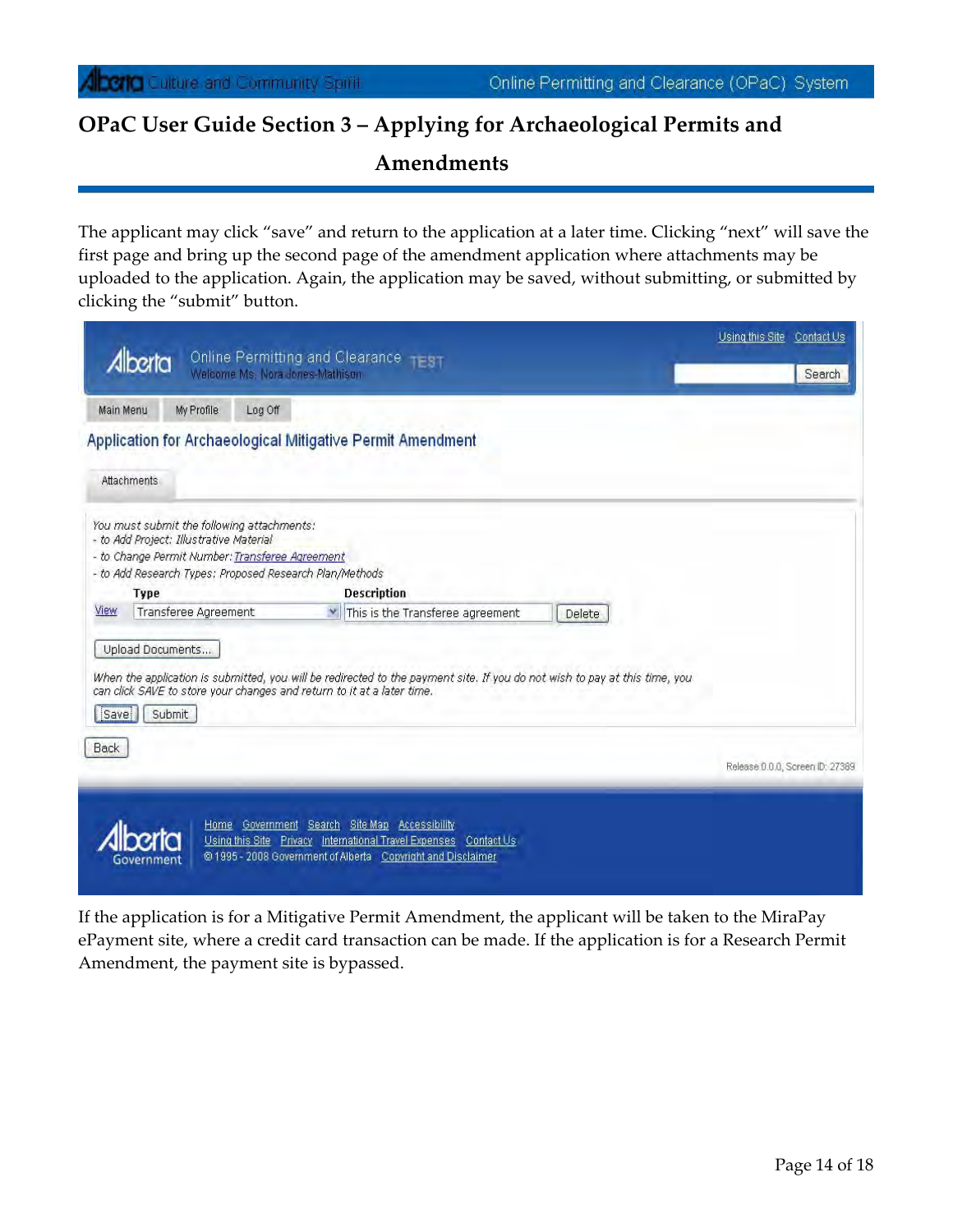## **3.2.1 Data Entry Guide**

| Field Label / Section            | Description                                                                                                                                                                                                                                                                                                                                                                                                                                                                                                                                                                                                                                                                                                                                                                                                |
|----------------------------------|------------------------------------------------------------------------------------------------------------------------------------------------------------------------------------------------------------------------------------------------------------------------------------------------------------------------------------------------------------------------------------------------------------------------------------------------------------------------------------------------------------------------------------------------------------------------------------------------------------------------------------------------------------------------------------------------------------------------------------------------------------------------------------------------------------|
| Permit To Amend                  | Select the permit to be amended from the dropdown list. The list of permits<br>available to amend is restricted to permits that were issued to the current<br>applicant and have not expired and have not been completed, cancelled or<br>transferred to another permit holder.                                                                                                                                                                                                                                                                                                                                                                                                                                                                                                                            |
| Applicant Ref. No.               | Enter a reference number if desired. This is a free form text field.                                                                                                                                                                                                                                                                                                                                                                                                                                                                                                                                                                                                                                                                                                                                       |
| Change Permit Holder             | The applicant may change Permit Holder by checking the "Change Permit<br>Holder" checkbox. This will generate an "Add Archaeologist" button to allow<br>the applicant to select another permit holder. It is the responsibility of the<br>current permit holder to confirm that the selected transferee does not have a<br>Compliance Hold that will prevent approval of the application. A Transferee<br>Agreement signed by the current permit holder and the transferee must be<br>attached to this type of Permit Amendment application. Clicking this button<br>will generate a search screen that the applicant may use to search for and select<br>an approved Archaeologist. Clicking the clear button or deselecting the<br>"Change Permit Holder" checkbox removes the transfer to archaeologist |
| <b>Extend Expiration</b><br>Date | The expiration date of a permit may be extended by clicking on the "Extend"<br>Expiration Date" checkbox and entering a New Expiration Date. Note that<br>application to extend is not possible more than 60 days after permit<br>expiration. It is not possible to extend a permit issued in the previous calendar<br>year.                                                                                                                                                                                                                                                                                                                                                                                                                                                                               |
| Add Project                      | Add a project by selecting the "Add Project" checkbox and then clicking the<br>"Add Project Name" button (see "Project Information" in Section 3.1.1. above<br>for details regarding format for project name). The "Study Area Unchanged"<br>checkbox must be checked if there are no new lands to be added to the permit.<br>If the additional project does involve new lands, the "Add Study Area"<br>checkbox also must be checked and the new lands specified.                                                                                                                                                                                                                                                                                                                                         |
| Remove Project                   | One or more projects may be removed by selecting the "Remove Project"<br>checkbox and checking the projects that need to be removed. Once a project has<br>been removed, another permit amendment would be required to reinstate it.                                                                                                                                                                                                                                                                                                                                                                                                                                                                                                                                                                       |
| Add Study Area                   | Study Area(s) may be added by selecting the "Add Study Area" checkbox then<br>clicking on the "Add Study Area" button. As with the permit application, each<br>Section of land must be a separate entry. Entry of multiple new study areas can                                                                                                                                                                                                                                                                                                                                                                                                                                                                                                                                                             |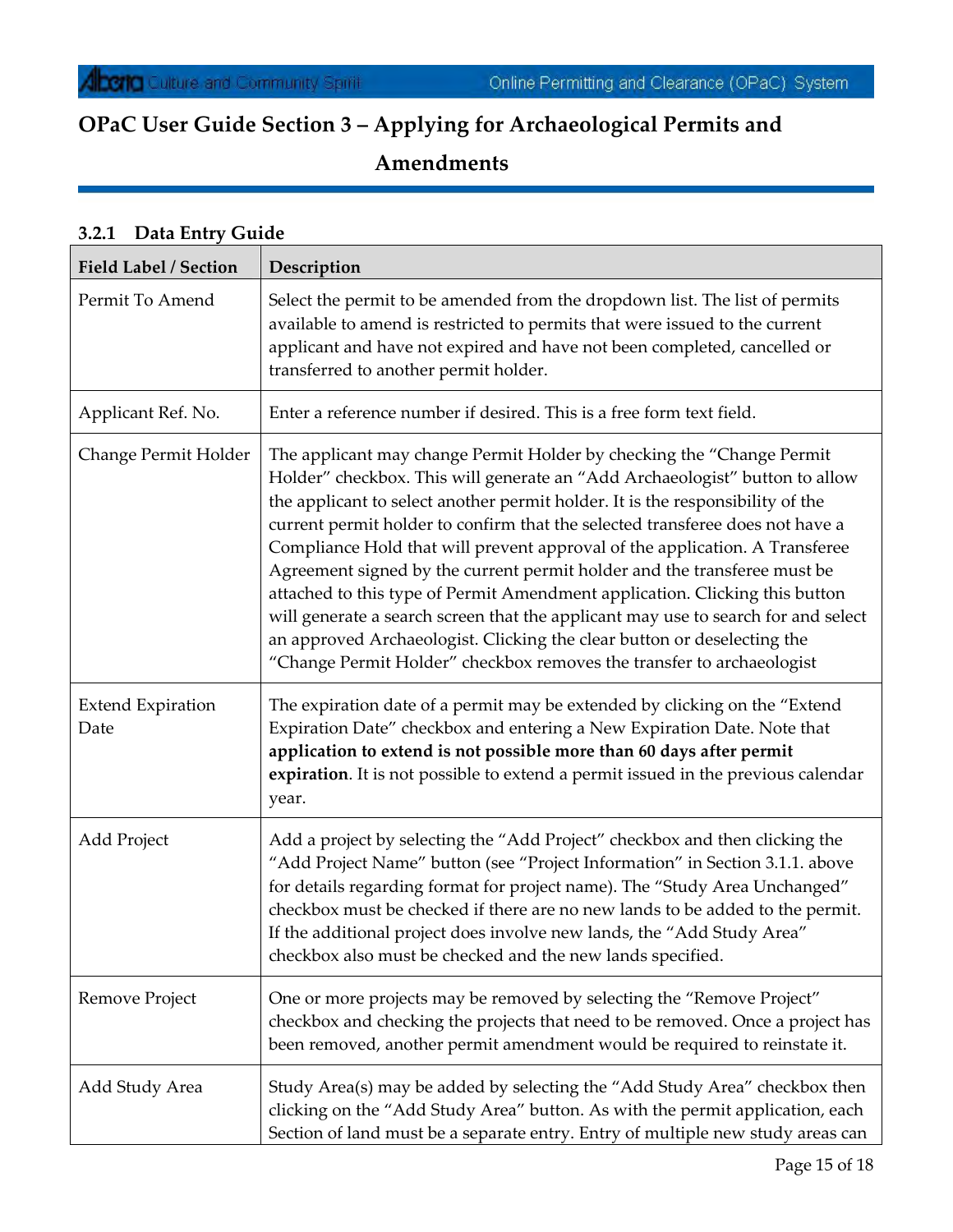| Field Label / Section                 | Description                                                                                                                                                                                                                                             |
|---------------------------------------|---------------------------------------------------------------------------------------------------------------------------------------------------------------------------------------------------------------------------------------------------------|
|                                       | be achieved by clicking the "Add Study Area" button multiple times. The LSD<br>list field can be entered as a single LSD, a comma separated list, or a range (e.g.,<br>$3, 5, 6, 8-12$                                                                  |
|                                       | The system will look up Historic Resource Values (HRV) for listed lands based<br>on the new study areas entered. The lookup occurs when the "Update Listed<br>Lands," "Save" or "Submit" buttons are clicked.                                           |
|                                       | Entry of at least one new Study Area will be required if "Add Project" checkbox<br>is selected and "Study Area Unchanged" checkbox is not checked.                                                                                                      |
| Add Research Type                     | Add Research Type(s) by selecting the "Add Research Type" checkbox and<br>then clicking the "Add Type of Research" button to activate the search-select<br>list.                                                                                        |
|                                       | When "Other, please specify" is selected, the "Other Research Type" field must<br>be completed.                                                                                                                                                         |
| <b>Transfer Permit</b><br>Obligations | Permit obligations may be transferred from one permit to another by selecting<br>the "Transfer Permit Obligations" checkbox and then choosing from the<br>dropdown list the Permit Number to which the obligations should be<br>transferred.            |
| Cancel Permit                         | The applicant may apply to Cancel the permit by checking the "Cancel Permit"<br>checkbox.                                                                                                                                                               |
| Attachments                           | Upload documents supporting the amendment application using the "Upload<br>Documents" button in the Attachments page. A document description and type<br>must be specified for each uploaded document. Attached documents may<br>include the following: |
|                                       | • Illustrative Material (required if projects are added)                                                                                                                                                                                                |
|                                       | Transferee Agreement (required if permit is being amended to transfer<br>to a different archaeologist)                                                                                                                                                  |
|                                       | Proposed Research Plan/Methods Document Type (required if new<br>study areas have been added.)                                                                                                                                                          |
| Save/Submit                           | By clicking the "Save" button, an applicant may save an application at any<br>time, leave it and come back to it later (using "My Applications" option<br>detailed in OPaC User Guide Section 1 - Registration and Common Features).                    |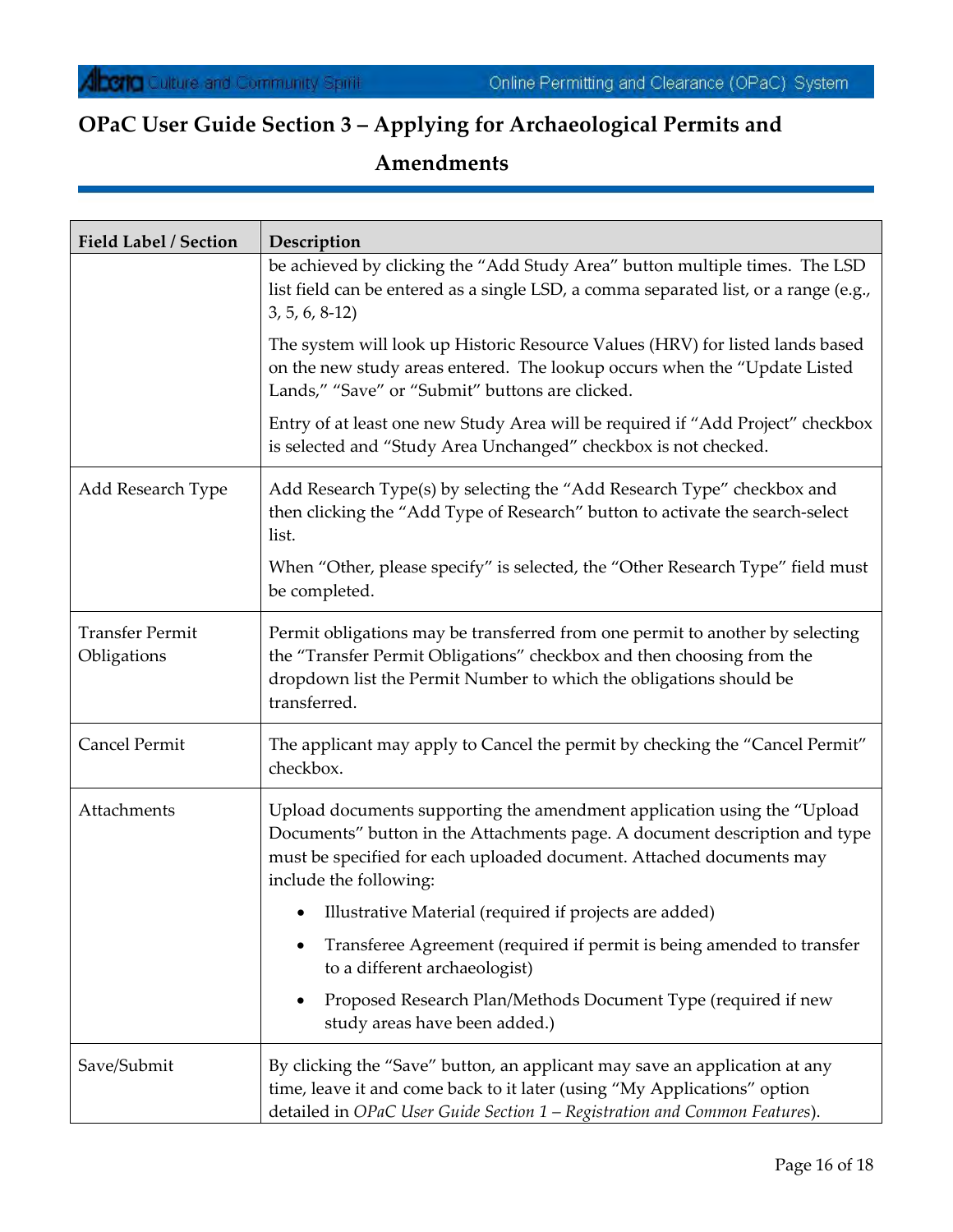| <b>Field Label / Section</b> | Description                                                                       |
|------------------------------|-----------------------------------------------------------------------------------|
|                              | Clicking the "Submit" button will prompt the system to check if the required      |
|                              | information has been entered appropriately. If it has not, the system will return |
|                              | an instructional error message. If submission of a Research Permit Amendment      |
|                              | application is successful, a confirmation page will be generated. If submission   |
|                              | of a Mitigative Permit Amendment application is successful, the applicant will    |
|                              | be taken to the Payment Preparation screen.                                       |
|                              |                                                                                   |

#### **3.2.2 Paying for Archaeological Mitigative Permit Amendment**

Following submission of an Archaeological Mitigative Permit Amendment application the applicant will be taken through the steps to pay for the application. The steps are the same as illustrated under section 3.1.2 (Paying for Mitigative Archaeological Permit). **Application fees for Mitigative Permit Amendment applications are nonrefundable regardless of the outcome of the applications.**

The Mitigative Permit Amendment application is submitted automatically to the Historic Resource Management Branch once the payment process has been completed successfully.

Once the application has been accepted by the Historic Resources Management Branch, a confirmation will be sent by email to the email address specified in the applicant's user profile.

If the Amendment Application is associated with a Research Permit, no fee payment is required.